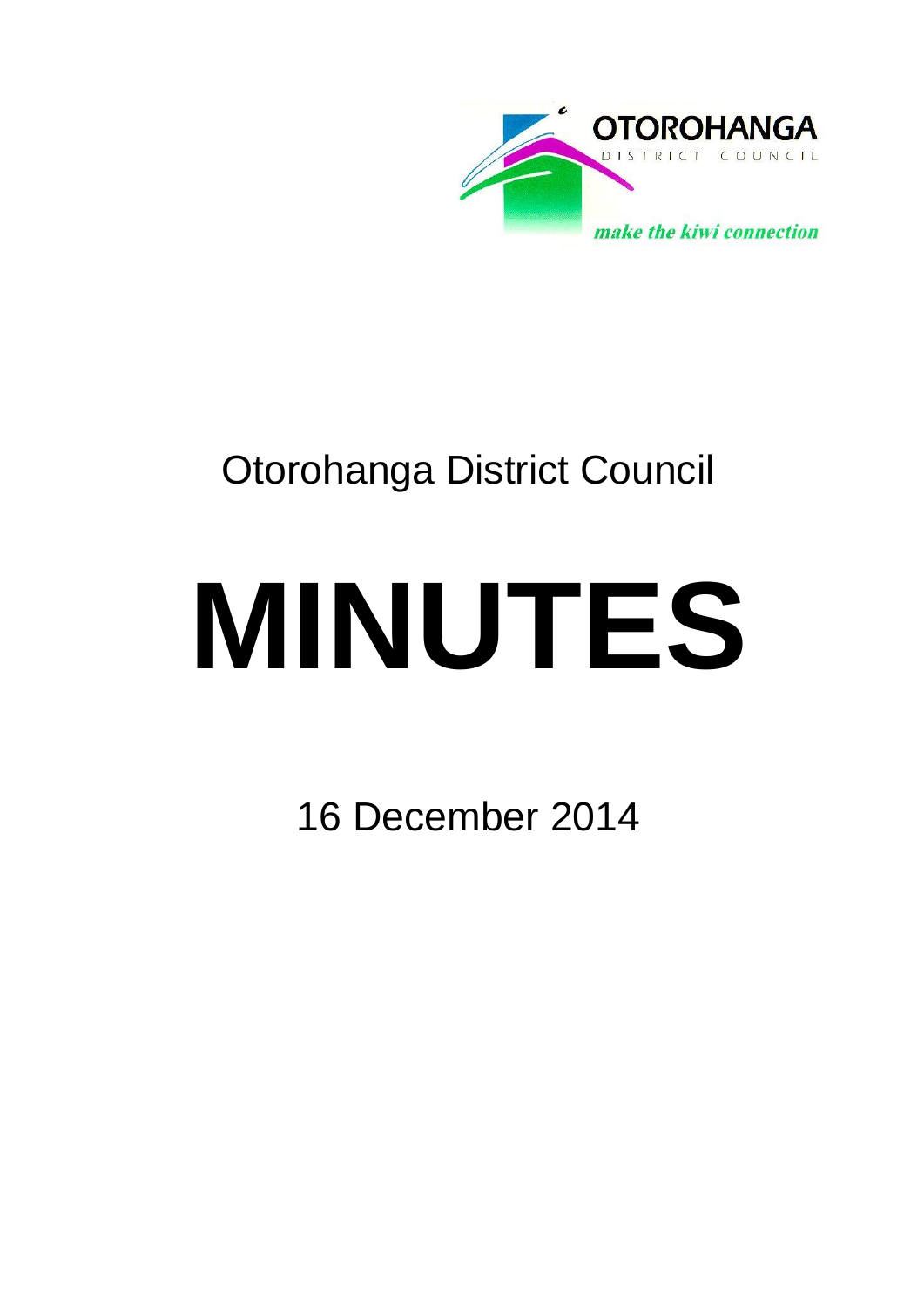# **OTOROHANGA DISTRICT COUNCIL**

16 December 2014

Minutes of an ordinary meeting of the Otorohanga District Council held in the Council Chambers, Maniapoto St, Otorohanga on Tuesday 16 December 2014 commencing at 10.06am.

# **MINUTES**

Minutes are unconfirmed and subject to amendment at the next meeting of Council.

# **ORDER OF BUSINESS:**

| <b>ITEM</b>            | <b>PRECIS</b>                                                                                   | <b>PAGE</b>    |
|------------------------|-------------------------------------------------------------------------------------------------|----------------|
| <b>PRESENT</b>         |                                                                                                 | 1              |
| IN ATTENDANCE          |                                                                                                 | 1              |
| <b>APOLOGIES</b>       |                                                                                                 | 1              |
| <b>OPENING PRAYER</b>  |                                                                                                 | 1              |
|                        | <b>ITEMS TO BE CONSIDERED IN GENERAL BUSINESS</b>                                               | 1              |
|                        | CONFIRMATION OF MINUTES - 18 NOVEMBER 2014                                                      | 1              |
| <b>REPORTS</b>         |                                                                                                 | 1              |
| Item $151$             | APPROVAL OF BUILDING CONSENT FEES 2015                                                          | 1              |
| Item $152$             | DELEGATION & POLICY MANUAL 2014 REVISION                                                        | 5              |
| Item $153$             | AMENDMENT TO ELECTED MEMBER'S CODE OF CONDUCT                                                   | 6              |
| Item $154$             | <b>INVESTMENT AND LIABILITY POLICIES</b>                                                        | 6              |
| Item $156$             | SPORT WAIKATO REGIONAL FACILITIES PLAN                                                          | $\overline{7}$ |
| Item $155$             | APPLICATION FOR TEMPORARY ROAD CLOSURE - HAMILTON CAR<br>CLUB – PIRONGIA WEST ROAD RALLY SPRINT | 8              |
| Item 157               | ODC MATTERS REFERRED FROM 18 NOVEMBER 2014                                                      | 9              |
| <b>GENERAL</b>         |                                                                                                 | 9              |
| <b>MEETING CLOSURE</b> |                                                                                                 | 12             |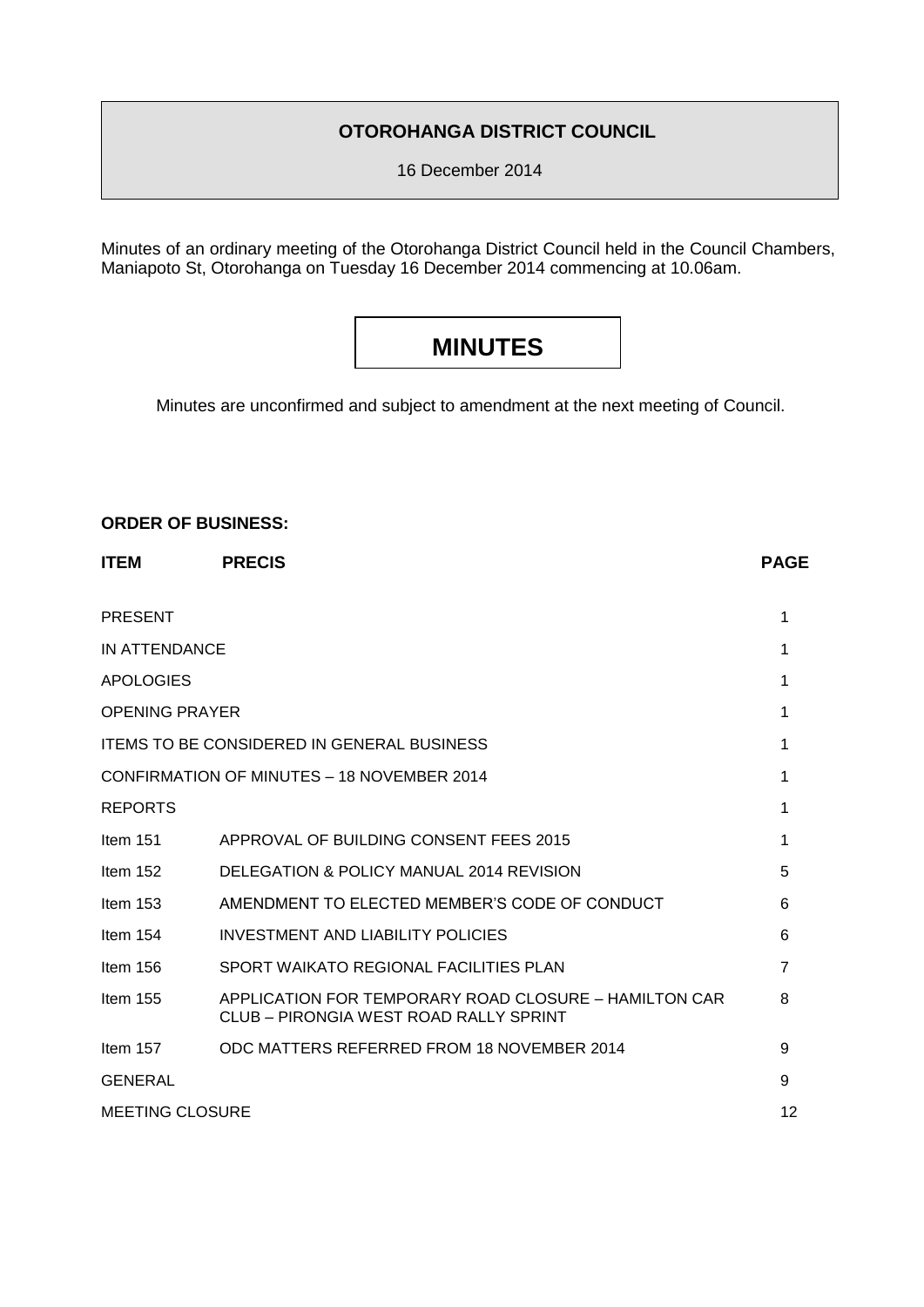# **PRESENT**

Mr MM Baxter (Mayor), Crs, RA Klos, RM Johnson, KC Phillips, DM Pilkington (Deputy Mayor), RJ Prescott, PD Tindle and AJ Williams.

# **IN ATTENDANCE**

Messrs DC Clibbery (Chief Executive & Engineering Manager), GD Bunn (Finance & Administration Manager), AR Loe (Environmental Services Manager) and CA Tutty (Governance Supervisor).

# **OPENING PRAYER**

His Worship read the Opening Prayer.

His Worship declared the meeting open and welcomed Members to the last meeting of Council for the 2014 year.

# **CONFIRMATION OF MINUTES – 18 NOVEMBER 2014**

Cr Pilkington referred to page 7, Item 149 - ODC Matters Referred from 28 October 2014 - State Highway 3 Committee and requested that the surname 'Brody' be corrected to read 'Brodie'.

Cr Klos referred to page 8, General – Incite, and requested, in the last sentence that the word 'intelligent' be amended to read 'enterprising'.

Cr Williams referred to page 7, Item 149 – ODC Matters Referred from 28 October 2014 – RD1 – Trucks Unloading Goods, in particular to the wording 'Health & Safety' and suggested this be amended to read '…this is a Health & Safety issue…'.

**Resolved** that the minutes of the meeting of the Otorohanga District Council held on 18 November 2014, as amended, be approved as a true and correct record of that meeting.

# **Cr Phillips / Cr Klos**

# **RD1 – TRUCKS UNLOADING GOODS**

Cr Phillips reported he has twice visited the premises of RD1 and said he is dismayed at their Health & Safety methods when unloading trucks from the centre of Turongo Street. He said there is no Health & Safety methods in place, no-one being present and no cones placed out on the road. Cr Phillips advised that there are two parking spaces adjacent to the property which could be re-zoned as a loading bay. Alternatively Cr Phillips advised that RD1 could sacrifice square meterage on their property to accommodate the trucks unloading. Cr Tindle expressed the opinion that this issue is a Police matter. The Chief Executive advised that any arrangement where a supervisor is responsible for a certain situation is not a good solution. He suggested that Council could take the stance that no loading/unloading be undertaken on community streets. He said this will force the company to take alternative action on their site. The Chief Executive suggested that this matter should be discussed by the Otorohanga Community Board. Cr Tindle expressed the opinion that safety is the first priority and that hazards are being created by what the company is doing. The Chief Executive advised that it is reasonable for Council to be concerned with this matter.

Following further discussion it was agreed that Council staff should take steps towards ending the current practice.

# **REPORTS**

# **Item 151 APPROVAL OF BUILDING CONSENT FEES 2015**

# **Discussion**

The Environmental Services Manager referred to his report advising that in October 2014 Council resolved that a proposed increase of Building Consent fees should be notified for public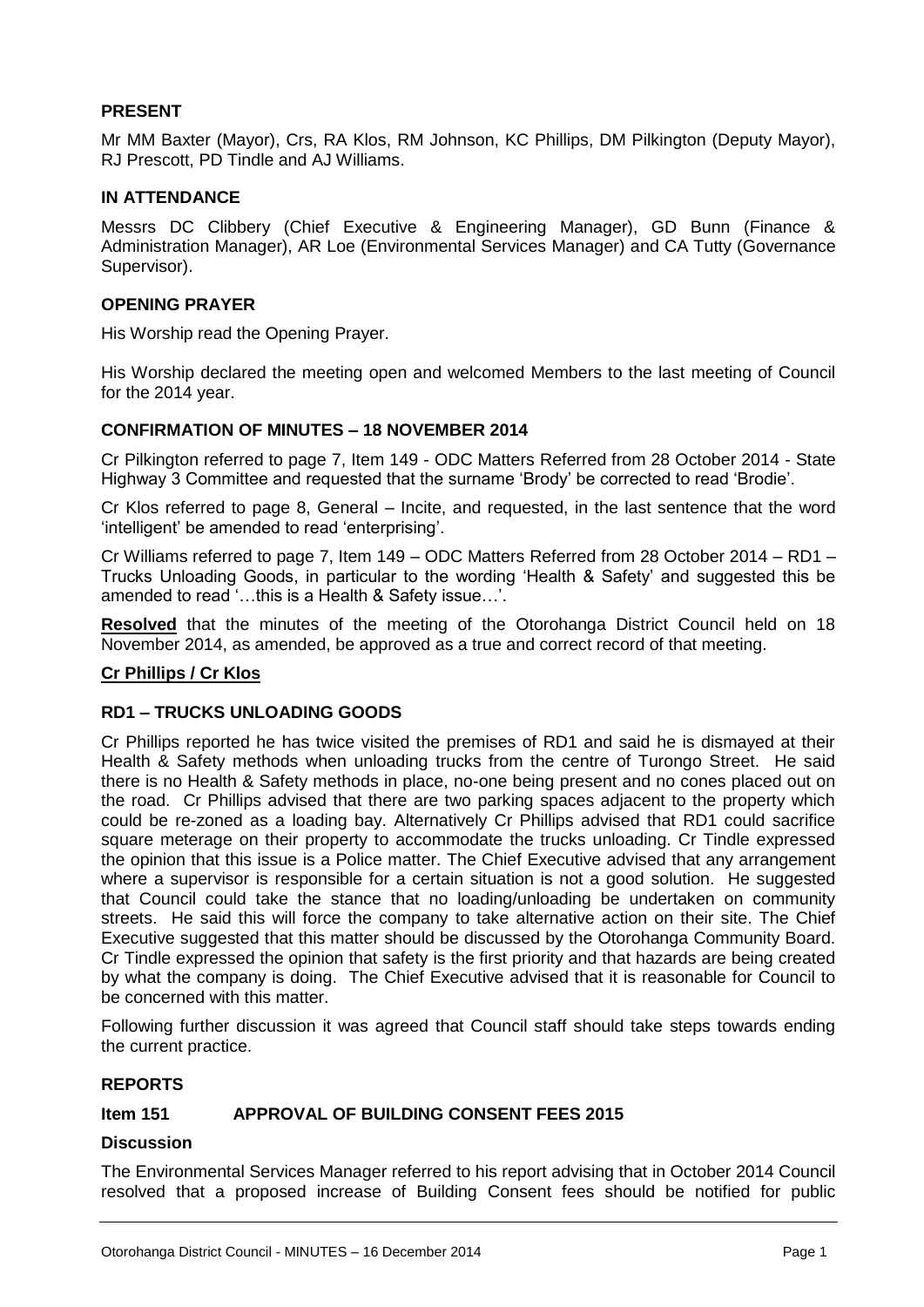consultation. He advised that the consultation period has now closed with no submissions being received.

#### **Resolved**

That in accordance with Section 240(1) Building Act 2004 and Section 82 Local Government Act 2002, the schedule of Building Act Fees and Charges detailed below be approved, commencing on 1 January 2015.

# **BUILDING CONTROL FEES**

# **Operative from 1 January 2015**

All charges GST inclusive



# **KAWHIA AND AOTEA URBAN AREAS**

ADD \$105 TRAVEL PER INSPECTION TO ALL BUILDING CONSENTS

# *OTOROHANGA URBAN AREA*

ADD \$26 TRAVEL FEE TO ALL BUILDING CONSENTS

*RURAL TRAVEL COSTS - APPLIES TO ALL BUILDING CONSENTS*

\$2.60 PER KM EACH WAY

| Project Information Memorandum (PIM)<br>$\bullet$                                         | <b>FEES</b>                          |             |  |
|-------------------------------------------------------------------------------------------|--------------------------------------|-------------|--|
| Value of work                                                                             | (excluding DBH, BRANZ, BCA & travel) |             |  |
|                                                                                           | \$60.00                              |             |  |
|                                                                                           | \$145.00                             |             |  |
|                                                                                           | \$225.00                             |             |  |
| Certificate of Title                                                                      |                                      |             |  |
|                                                                                           | \$25.00                              |             |  |
| A current copy of Certificate of Title is required for all building consent applications. |                                      |             |  |
|                                                                                           |                                      |             |  |
| MINOR WORKS                                                                               |                                      |             |  |
| • Solid Fuel Heaters                                                                      |                                      |             |  |
| Garden Sheds >10sq m<br>$\bullet$                                                         |                                      |             |  |
| Installation of Basic Fire Warning System (type 2)<br>$\bullet$                           |                                      |             |  |
| <b>Marquees</b>                                                                           |                                      |             |  |
|                                                                                           | \$355.00 (previously \$255)          |             |  |
|                                                                                           |                                      |             |  |
| Plumbing & Drainage<br>$\bullet$                                                          |                                      |             |  |
| <b>Swimming Pools</b><br>$\bullet$                                                        |                                      |             |  |
| - Para/fibreglass type                                                                    |                                      |             |  |
| - Concrete Pool                                                                           |                                      |             |  |
|                                                                                           | \$355.00                             | (previously |  |
| $$255.00$ )                                                                               |                                      |             |  |
|                                                                                           | \$467.00                             | (previously |  |
| $$367.00$ )                                                                               |                                      |             |  |
|                                                                                           |                                      |             |  |
| Carports                                                                                  |                                      |             |  |
| Demolition<br>$\bullet$                                                                   |                                      |             |  |
| Decks & Pergolas                                                                          |                                      |             |  |
|                                                                                           | \$467.00 (previously \$367.00)       |             |  |
|                                                                                           |                                      |             |  |

# **O T H E R B U I L D I N G S**

Garages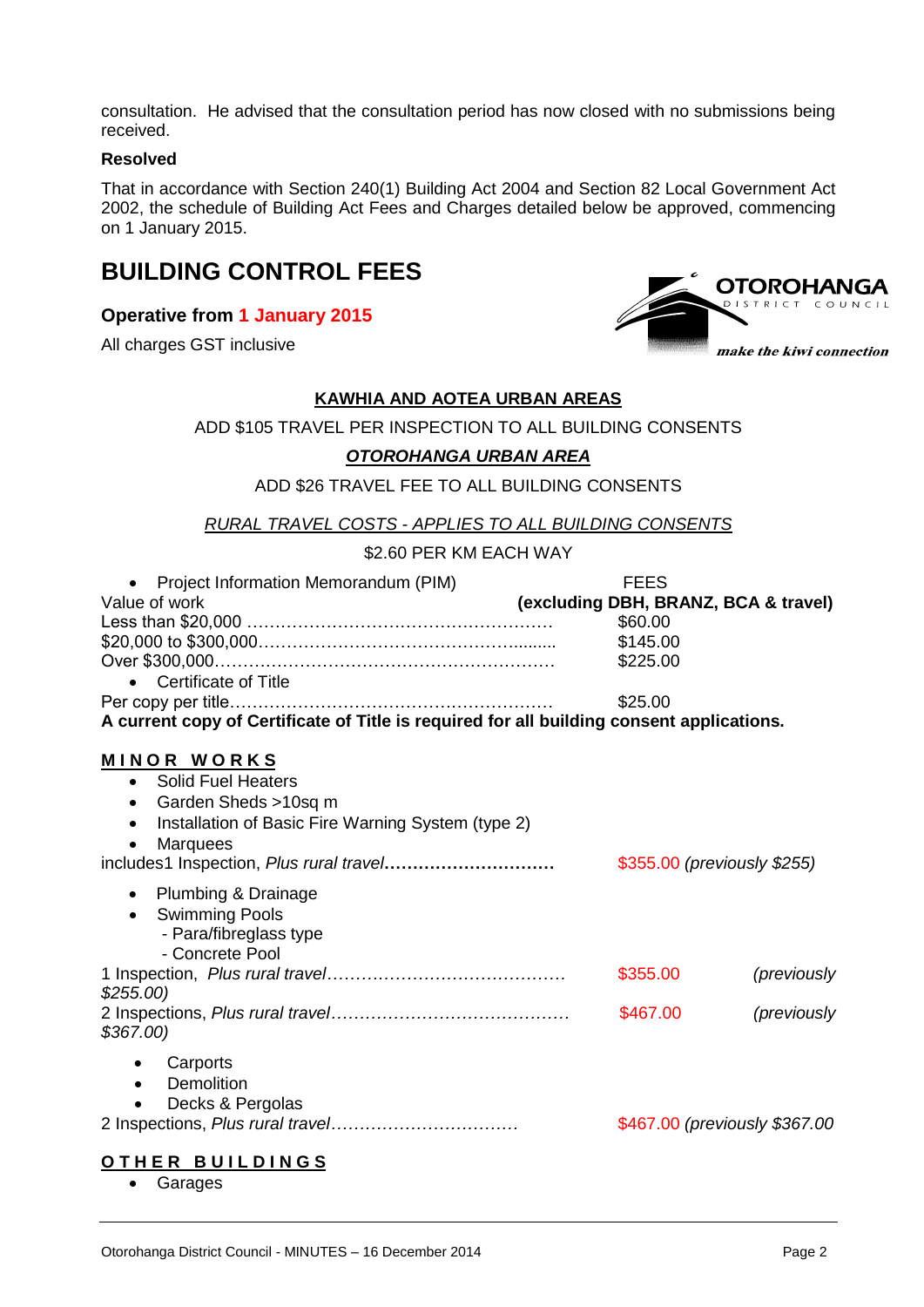| <b>Hay Barns</b><br>$\bullet$<br>$$485.00$ )                                                                                                                                                     | \$585.00              | (previously |
|--------------------------------------------------------------------------------------------------------------------------------------------------------------------------------------------------|-----------------------|-------------|
| <b>Bridges</b><br><b>Implement Sheds</b><br>$$485.00$ )                                                                                                                                          | \$810.00              | (previously |
| DWELLINGS AND ALTERATIONS                                                                                                                                                                        |                       |             |
| Detached habitable buildings with NO plumbing & drainage<br>(e.g. Sleepouts, Office, Studio)<br>Small additions or alterations up to 30m <sup>2</sup> with NO plumbing & drainage<br>$$597.00$ ) | \$925.00              | (previously |
| Detached habitable buildings WITH plumbing & drainage<br>$\bullet$                                                                                                                               |                       |             |
| (e.g. Sleepout with toilet and shower)<br>Small additions or alterations up to 30sq m WITH plumbing & drainage<br>\$830.00)                                                                      | \$1150.00 (previously |             |
| Additions from $30m^2$ to $60m^2$ in area.<br>(For extensions over 60m <sup>2</sup> the new building fees apply<br>$$920.00$ )                                                                   | \$1250.00             | (previously |
| <b>Resited Dwellings</b><br>\$1183.00                                                                                                                                                            | \$1500.00             | (previously |
| Single storey dwellings up to 100m <sup>2</sup><br>$\bullet$<br>\$1688.00                                                                                                                        | \$2000.00             | (previously |
| • Single storey dwellings up to $200m^2$<br>\$1908.00                                                                                                                                            | \$2300.00 (previously |             |
| Single storey dwellings larger than 200m <sup>2</sup><br>\$2020.00                                                                                                                               | \$2400.00             | (previously |
| Dwellings two storey or more up to 200m <sup>2</sup><br>\$2270.00                                                                                                                                | \$2670.00             | (previously |
| Dwellings two storey or more larger than 200m <sup>2</sup><br>\$2468.00                                                                                                                          | \$2870.00             | (previously |
| <b>COMMERCIAL</b><br><b>Bridges</b><br>٠<br><b>Implement Sheds</b><br>$$485.00$ )                                                                                                                | \$810.00              | (previously |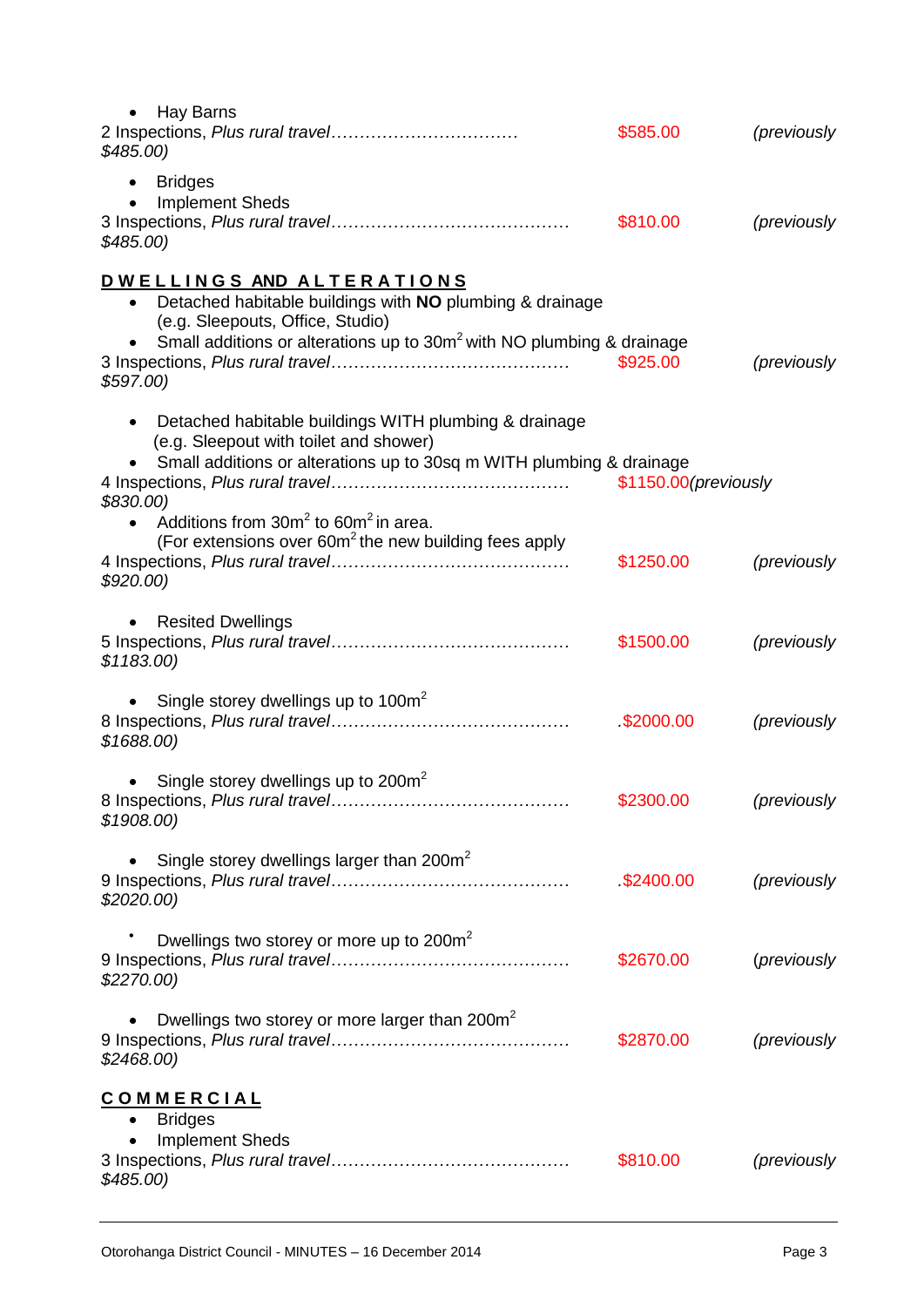| Dairy Sheds<br>\$1055.00                                                                                                                                                                                                                                                                                                                                                                        | \$1380.00                             | (previously |
|-------------------------------------------------------------------------------------------------------------------------------------------------------------------------------------------------------------------------------------------------------------------------------------------------------------------------------------------------------------------------------------------------|---------------------------------------|-------------|
| Small Commercial Buildings up to 300m <sup>2</sup><br>\$1908.00                                                                                                                                                                                                                                                                                                                                 | \$2300.00                             | (previously |
| Commercial or Industrial Buildings larger than 300m <sup>2</sup><br>\$2896.00)                                                                                                                                                                                                                                                                                                                  | \$3300.00                             | (previously |
| <b>LEVIES</b>                                                                                                                                                                                                                                                                                                                                                                                   |                                       |             |
| It is a requirement of the Building Act 2004 to collect fees on behalf of others:<br>MBIE Levy: \$2.01 per \$1,000 or part thereof on the total value of buildings over \$20,000<br>i)<br>ii) Building Research Association Levy: \$1.00 per \$1,000 or part thereof on the total value of<br>buildings over \$20,000<br>iii) BCA Accreditation Levy: $$40.00$ (previously \$21.00) per consent |                                       |             |
| <b>MISCELLANEOUS</b>                                                                                                                                                                                                                                                                                                                                                                            |                                       |             |
| <b>Amendments to Building Consent</b><br><b>Major Amendment</b><br>$\bullet$<br>Redesign, structural change, substitution of building materials.<br>Fee will be assessed as a percentage of consent fee at the<br>Discretion of District Building Control Officer                                                                                                                               | \$60.00<br>\$200.00 deposit           |             |
| <b>Extra Inspections</b><br>$\bullet$<br>Where client books an inspection but the project not ready<br>or fails inspection, that inspection is not covered by fees and                                                                                                                                                                                                                          |                                       |             |
| Application for Certificate of Acceptance<br>Also liable for all fees that would have been charged if consent<br>had been obtained before building work commenced                                                                                                                                                                                                                               | \$421.00<br>plus \$110 per inspection |             |
| Application for Certificate of Public Use                                                                                                                                                                                                                                                                                                                                                       | \$421.00<br>plus \$110 per inspection |             |
| Code Compliance Certificate<br>Process application and issue Code Compliance Certificate\$100.00 fee on all Consents<br>Any additional inspection necessary to                                                                                                                                                                                                                                  |                                       |             |
|                                                                                                                                                                                                                                                                                                                                                                                                 |                                       |             |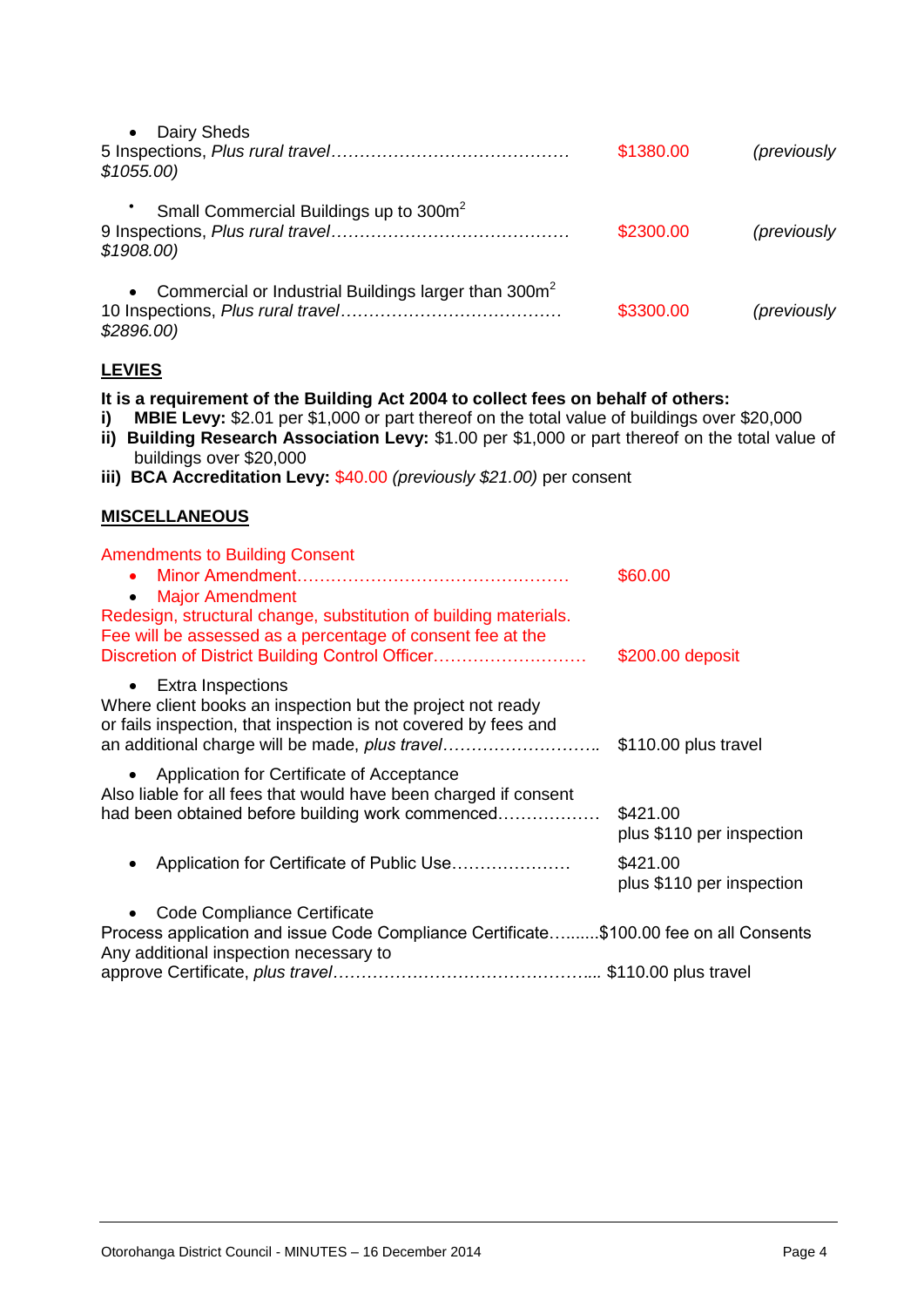| Extension of Time<br>Extend period of consent by six months.<br>Application just be lodged before the date consent lapses \$55.00 per application |                      |
|---------------------------------------------------------------------------------------------------------------------------------------------------|----------------------|
| Inspection of Existing Swimming Pool Fences <i>plus travel</i> .\$110.00 plus travel<br>$\bullet$                                                 |                      |
| Report on Buildings to be relocated<br>$\bullet$<br>A refundable bond based on the estimated cost of                                              | \$110.00 plus travel |
| New Compliance Schedule or Audit inspection or<br>$\bullet$<br>Amendment to Existing Compliance Schedule\$250.00( <i>previously</i> \$184.00)     |                      |
| Inspections of Buildings for Compliance with Section 224(f) of the Resource Management<br>$\bullet$                                               | \$184.00             |
| <b>Building Consent Statistics:</b><br>$\bullet$<br>Quotable Value NZ\$50 per month                               Others \$300 per year           |                      |
| $\bullet$<br>plus \$110 per inspection<br><b>Planning Check</b><br>$\bullet$                                                                      |                      |
| Application reviewed for compliance with District Plan                                                                                            | \$150.00             |
| Section 71 and Section 77 Building Act 2004<br>$\bullet$<br>Preparation, signing and registration of Notices and                                  | \$500.00 deposit     |

Cancellation of Building Consent

Upon cancellation of a building consent that has been approved, Council will refund all fees less 50% of the Building Consent fee.

# **D E V E L O P M E N T C O N T R I B U T I O N**

Building Consents issued for a new dwelling or additions in a development contribution policy area may be liable for payment of a Development Contribution. Refer to the Development Contribution Policy for detail and use the flowchart and assessment guide to calculate the amount payable for each project.

# **Cr Pilkington / Cr Phillips**

# **Item 152 DELEGATION & POLICY MANUAL 2014 REVISION**

# **Discussion**

The Environmental Services Manager summarised a report informing Members that a review and update of the Delegation & Policy Manual has been undertaken in order to reflect changes to Council staffing and the statutory requirements of the Local Government Amendment Act 2014.

The Environmental Services Manager reported that the manual has three sections, the delegations and policy section contains the powers and authorities conferred on Territorial Authorities by various Acts and Statutes that have been delegated to specified officers of Council. He said it also contains a small number of minor discretional policies. Part 3 is a register of Council's policies, many required under various pieces of legislation which are subject to regular review and change. The Environmental Services Manager further advised that the last section lists all of the warrants issued to Council's officers.

In reply to Cr Phillips, the Environmental Services Manager advised that the various policies are very different and their review depends on the Act they fall under. He said staff usually carry out the review, the results of which are presented in a report to Council. The Environmental Services Manager confirmed that he has a spreadsheet highlighting the review dates. He said this also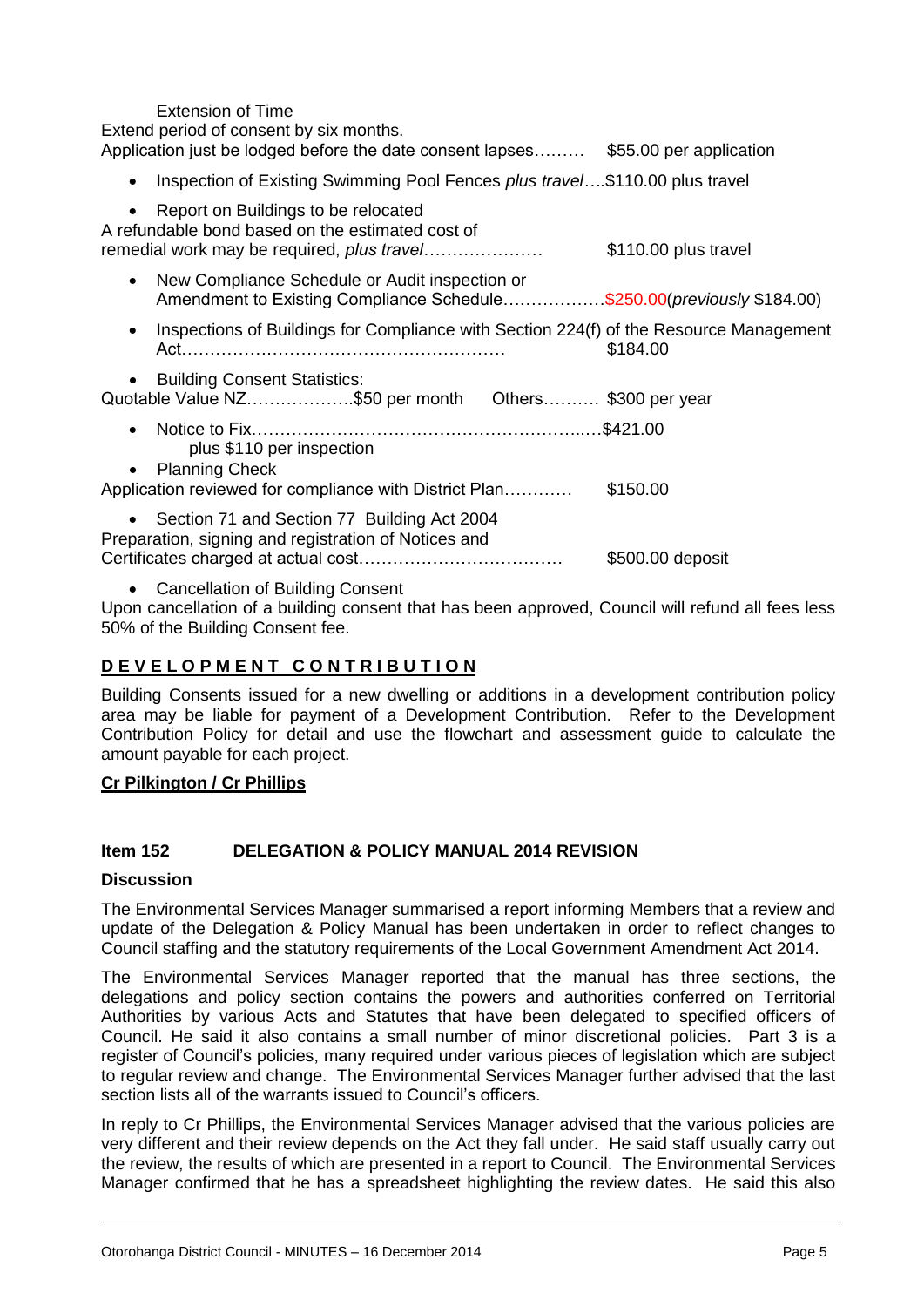includes local Bylaws. The Finance & Administration Manager advised that any policies that fall under the Annual Plan are also audited. In reply to Cr Klos, the Environmental Services Manager confirmed that an electronic copy of the Delegation & Policy Manual will be placed on Council's website.

# **Resolved**

That the Environmental Services Manager's report be received

# **Cr Phillips / Cr Prescott**

# **Item 153 AMENDMENT TO ELECTED MEMBER'S CODE OF CONDUCT**

# **Discussion**

The Chief Executive presented a report advising Members that an amendment is proposed to the Elected Members Code of Conduct primarily to recognise the increased significance of digital communication media. He said it is also appropriate to include Community Boards within this Code of Conduct. His Worship advised that Members are to ensure that any comments in the media are their own personal ones and not on behalf of Council or Community Boards. He said any such notices should go through himself or Council's Chief Executive. Cr Williams referred to notices on Facebook and advised that the responsibility to remove these rests with the recipient. Cr Pilkington requested that the Chief Executive's report be included on the Agenda for both the Otorohanga and Kawhia Community Boards.

# **Resolved**

That the section within Council's Elected Member's Code of Conduct headed '*Contact with the Media'* is replaced with the alternative section titled '*Media Engagement'* as set out in the Chief Executive's report dated 16 December 2014, which makes reference to digital media forms.

#### **His Worship / Cr Pilkington**

# **Item 154 INVESTMENT AND LIABILITY POLICIES**

#### **Discussion**

The Finance & Administration Manager presented a report informing Members that an Investment Policy and a Liability Management Policy has been amended as per Section 102 of the Local Government Act.

The Finance & Administration Manager advised that a Liability Management Policy adopted under Section 102 (1) must state the Local Authority policies in respect of the management of both borrowing and other liabilities, including

- a. Interest rate exposure; and
- b. Liquidity: and
- c. Credit exposure; and
- d. Debt repayment

He further advised that an Investment Policy adopted under Section 102 (1) must state the Local Authority policies in respect of investments, including

- a. The mix of investments; and
- b. The acquisition of new investments; and
- c. An outline of the procedures by which investments are managed and reported on to the local authority; and
- d. An outline of how risks associated with investments are assessed and managed.

His Worship referred to short term overdraft facilities and queried that the Finance & Administration Manager is authorised to arrange an overdraft facility with the Council's primary banker of up to \$750,000. He expressed the opinion that any such arrangement should be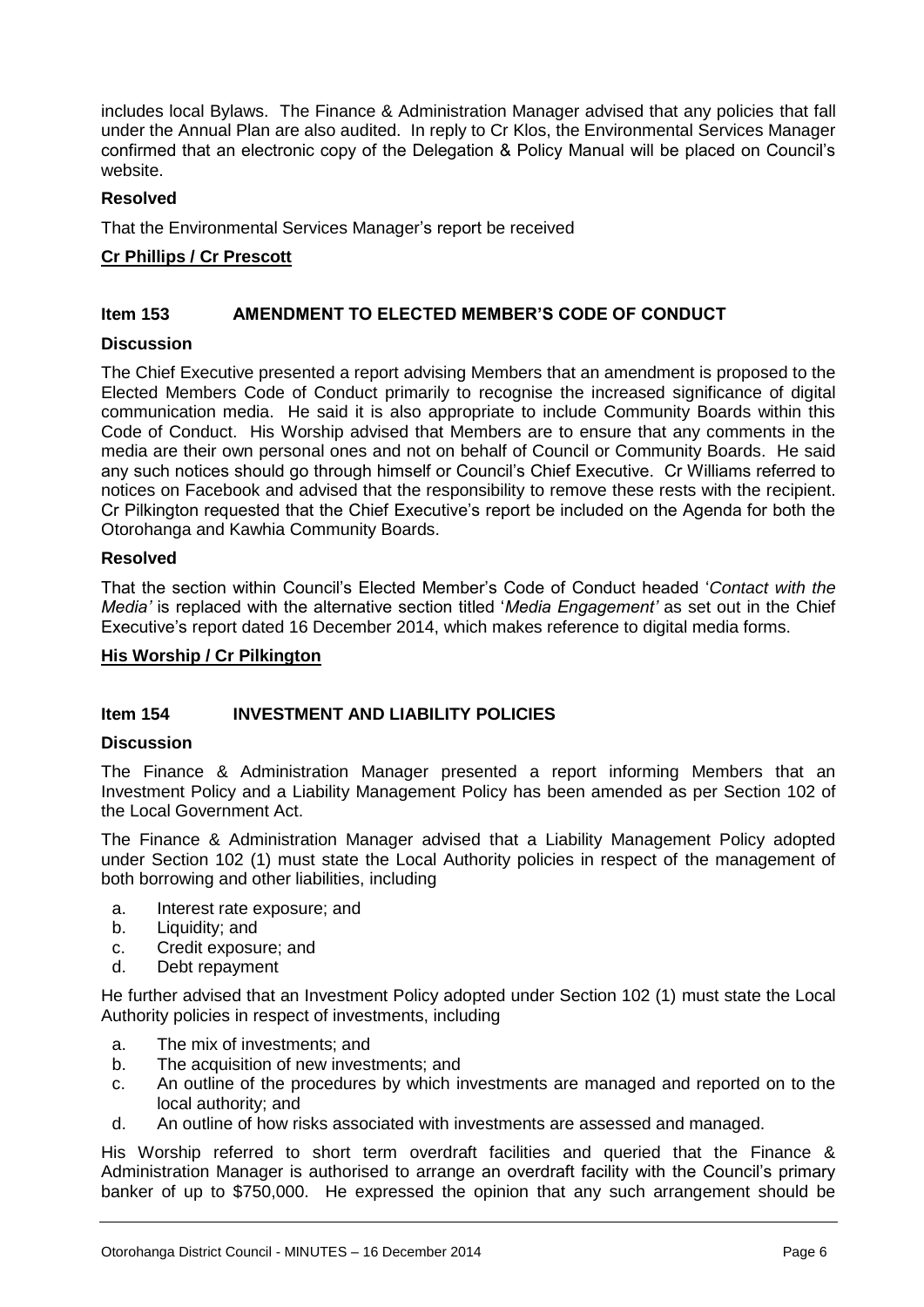presented to Council. The Finance & Administration Manager replied that it is very unlikely such an overdraft facility would be required. He said currently Council has a \$200,000 standing overdraft facility. Cr Williams referred to the level of the document concerned. Members were advised that it would be necessary for this to be signed off by His Worship and the Chief Executive. Cr Klos referred to the Long Term Plan where this information is included and asked how the public is informed of Council's investment & Liability Policies. She was advised that under Council's Long Terml Plan process it is necessary for Council to put forward a financial strategy however, there is no reason why this cannot be placed on Council's website. Cr Klos expressed the opinion that the ratepayers are not aware of this Council's sound financial position. Cr Phillips advised that Council's financial status is reported in its Annual Report.

Cr Pilkington suggested that it is necessary for Council to re-consider acting as a guarantor. The Finance & Administration Manager advised that, in the two current situations, Council has acted as guarantor as it owns the land. It was agreed that the Finance & Administration Manager follow up on this matter.

# **Resolved**

That the Otorohanga District Council Investment Policy and Liability Policy be adopted.

# **Cr Johnson / Cr Pilkington**

# **Item 156 SPORT WAIKATO REGIONAL FACILITIES PLAN**

#### **Discussion**

Representatives of Sport Waikato, Mr Mike McGuire, Ms Michelle Holland and District Sports Coordinator Ms Robbie Matthews attended the meeting.

Ms Holland reported that she is the new Waikato Regional Facilities Advisor and would be making a presentation to Council on the Regional Sports Facilities Plan.

Ms Holland reported that Sport Waikato's involvement in communities across the region means they understand how essential the right facilities are to individuals of all ages and motivations. She said it is clear Sport Waikato have a role to play in bringing key parties together to develop the facilities their communities need. Ms Holland advised that the Waikato Regional Sports Facilities plan is a partnership strategy from the Government, sport, funding, education and health sectors of the Waikato region. She said their challenges are: -

- 1. Improving collaboration
- 2. Meeting community need
- 3. Changing sports preference
- 4. Maintenance & sustainability

Ms Holland referred to the review and advised that the key objectives are –

- 1. To understand the current number and quality of facilities across the region
- 2. To gather a picture of what is needed for the future (and what is not)
- 3. To develop an agreed facility network approach.

She said the key findings are–

- 1. Future population and strategic drivers mean the needs for facilities will change over time.
- 2. Opportunities exist to rationalise and optimise facilities and development of new facilities in a collaborative way to better meet future needs. She said it is necessary to be realistic about what is needed in the future and any facility be accessible and affordable that works for the community.

Ms Holland reported that a similar presentation has recently been made to the Otorohanga District Development Board.

His Worship advised that the Otorohanga District is too small to fund major new facilities and therefore consideration needs to be given to looking at the issue on a sub-regional level, to do a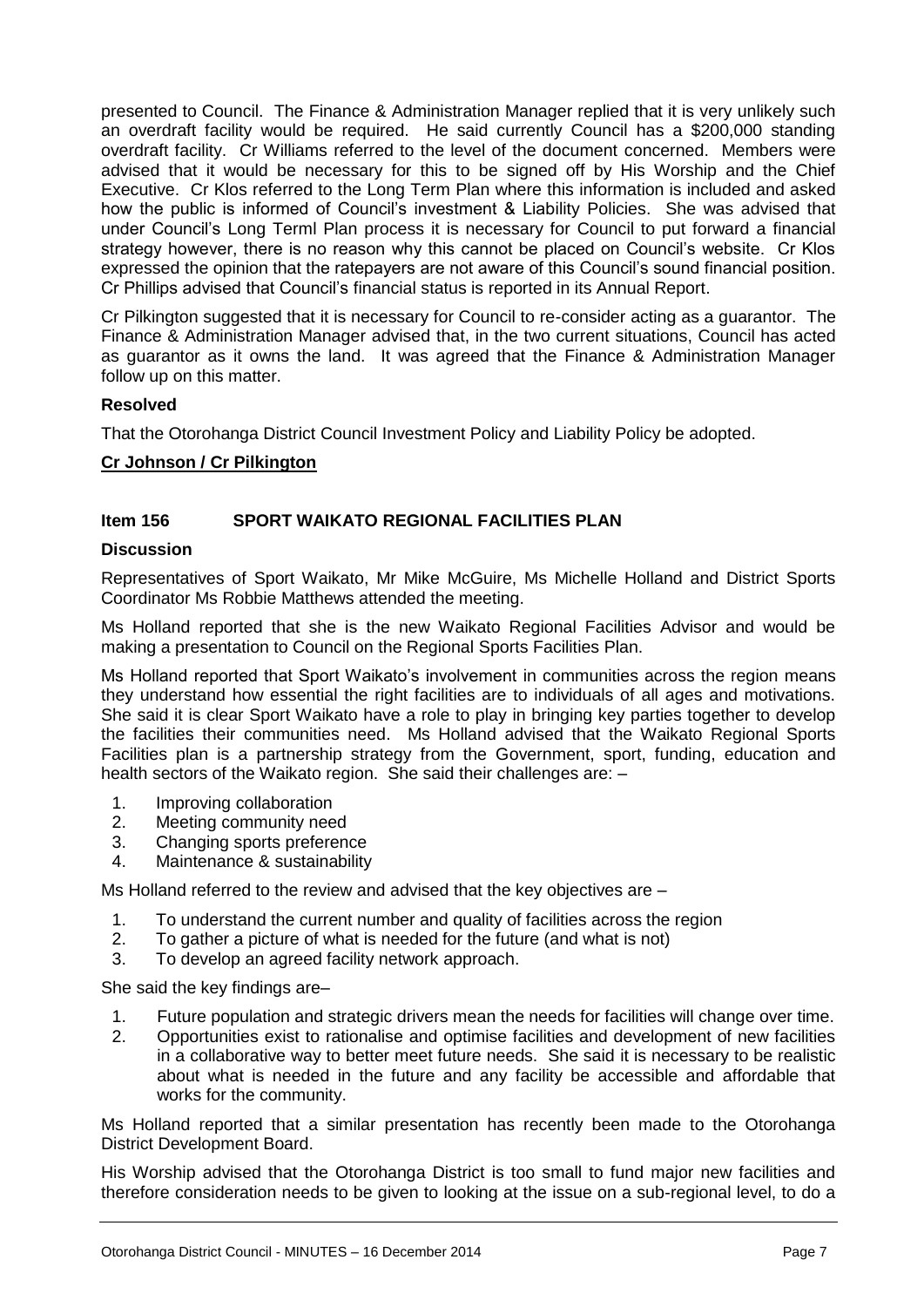partnership with our neighbours. He asked Members to consider what Otorohanga could offer on a sub-regional level.

Cr Klos reported that she has a problem with the focus being on the provision of facilities. She said 60 percent of the population live throughout the rural area and this is not an aging population. She said there is a younger population occupying these areas. Cr Klos further reported that the rural residents idea of sport and recreation is not necessarily going to a facility for a particular purpose. She queried whether Sport Waikato is giving consideration to these needs and what is right for the rural areas. Mr McGuire replied that Sport Waikato does not encourage the building of facilities for building sake. He said their strategy is doing whatever you can wherever you are. Mr McGuire further advised that the situation expressed by Cr Klos is outside of this particular plan, as it is all about a collaborative approach and part of a larger plan. Cr Tindle queried the quality of historical information regarding facilities and the needs of the district that Sport Waikato hold. Ms Holland replied that they are currently collaborating what information they have. Mr McGuire advised that sports team organisations are not good at keeping this type of information. He said there is a need to work with clubs and organisations to capture this information. Cr Pilkington reported that the Otorohanga District Development Board did develop a survey requesting the Sports Coordinator to obtain this information. She was advised that the Coordinator does have some of the historical information. His Worship thanked the Sport Waikato representatives for their presentation.

Mrs Carolyn Christianson, Otorohanga District Development Board, was in attendance during discussion of this item.

#### **Resolved**

That the Sport Waikato presentation on the Regional Sports Facilities Plan be received.

#### **Cr Pilkington / Cr Phillips**

#### **Item 155 APPLICATION FOR TEMPORARY ROAD CLOSURE – HAMILTON CAR CLUB – PIRONGIA WEST ROAD RALLY SPRINT**

#### **Discussion**

The Engineering Manager referred Members to the Engineering Support Officer's report informing Members that an application has been received from the Hamilton Car Club for the closure of Pirongia West Road, to enable the Hamilton Car Club to hold the Pirongia West Road Rally Sprint. The Engineering Manager advised that there is potential for this Rally to cause damage to the road. Cr Pilkington referred to an earlier request to close part of Pekanui Road and queried whether this is the same applicant. Cr Pilkington advised that she is not opposed to the event being held as long as the proposed consultation is carried out in particular, to those residents located on roads leading off Pirongia West Road.

#### **Resolved**

That approval be granted for the following road closure:

| Purpose: | Pirongia West Road Rally Sprint |  |
|----------|---------------------------------|--|
|          |                                 |  |

Date: Sunday, 8 March 2015

Details of Closure: **PIRONGIA WEST ROAD** – Ten kilometres from the Pekanui, Okupata, Te Rauamoa intersection.

#### **Period of Proposed Closure**: 9.00am to 5.00pm

With the following conditions imposed:

- 1. Persons will be allowed through in the event of an emergency.
- 2. Hamilton Car Club is to pay an application fee of \$2,000.00 towards administration of the road closure and damage assessment to Otorohanga District Council.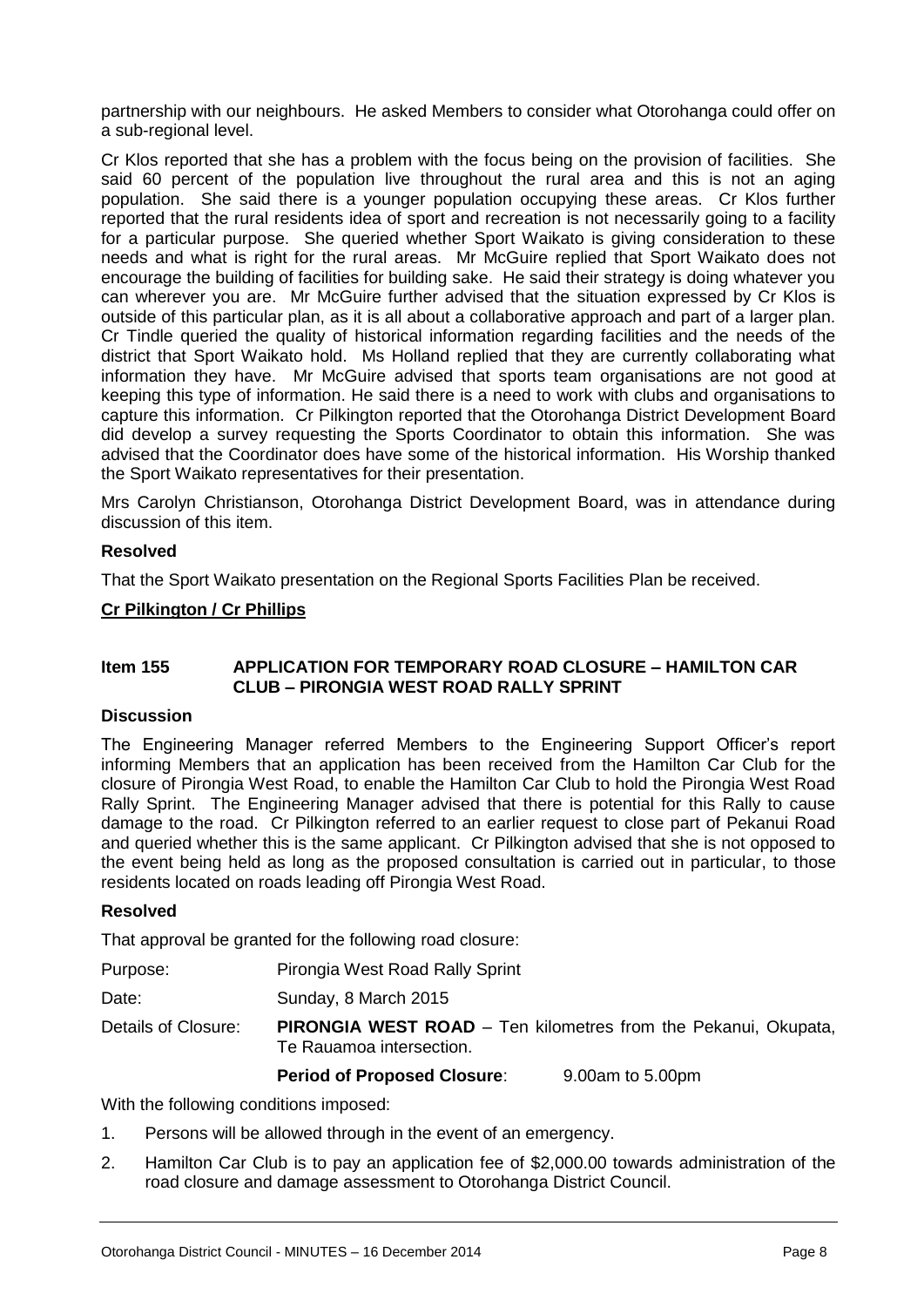- 3. Hamilton Car Club is to pay for all advertising costs in appropriate newspapers. Public notice advertisements are to be published in the Waitomo News.
- 4. Hamilton Car Club is responsible for obtaining public liability insurance (and paying the cost thereof) to a minimum value of \$2,000,000. This is required to indemnify Council against any damage to property or persons as a result of rally activities during the road closure period.
- 5. Hamilton Car Club is to comply with the objection provisions contained in the Transport (Vehicular Traffic Road Closure) Regulations 1965.
- 6. Hamilton Car Club is to liaise, and provide evidence of liaison with all operators and businesses that may be affected by the road closures.
- 7. Hamilton Car Club is to consult with all residents of all properties on the roads intending to be closed and also residents on roads connecting with the roads intending to be closed, including any no exit roads. Two mail drops to residents are also to be carried out. All initial mail drops to residents are to be approved by Council staff before distribution commences. The subsequent mail drop is to be completed no later than ten full days before the proposed closures.
- 8. Hamilton Car Club is solely responsible for signposting and policing of the roads to be closed, to ensure that only vehicles connected with the event have access to the road closure areas. This includes arranging the delivery, erection and staffing of all road closure barriers and the removal thereof after closures. All gates and entranceways are to be taped and tape is to be removed thereafter.
- 9. Signs advising of the road closures are to be erected at the start and end of the closed portions of roads and on each intersecting road two weeks prior to the road closure. All signs are to be removed immediately after the closure. A Hamilton Car Club representative is to meet with Council Engineering staff regarding the required signs format, size, location and quantity of signs for approval before they are manufactured and erected.

# **His Worship / Cr Pilkington**

# **Item 157 ODC MATTERS REFERRED FROM 18 NOVEMBER 2014**

#### **Discussion**

The Governance Supervisor took Members through Matters Referred.

#### **ESTABLISHING AN IWI LIAISON GROUP**

It was agreed that both items, one under Council and the other under His Worship regarding the establishment of an Iwi Liaison Group remain on Matters Referred awaiting information from His Worship and other Councils on this matter.

# **GENERAL**

#### **OTOROHANGA DISTRICT & COMMUNITY CHARITABLE TRUST**

Cr Johnson reported on the recent AGM of the Otorohanga District & Community Charitable Trust and advised that the Trust has introduced new rules and a number of new Trustees elected. He said he has resigned from the position of Chairperson, this has been taken over by Mrs Jo Watson. Cr Johnson further advised that Mr David Bailey has resigned as a Trustee however, there is now a total of nine Trustees in place.

#### **BEATTIE HOME AGM**

Cr Johnson referred to the recent AGM of Beattie Home and advised that there are two new Trustees, these being Andra Nealy and Trevor Walters.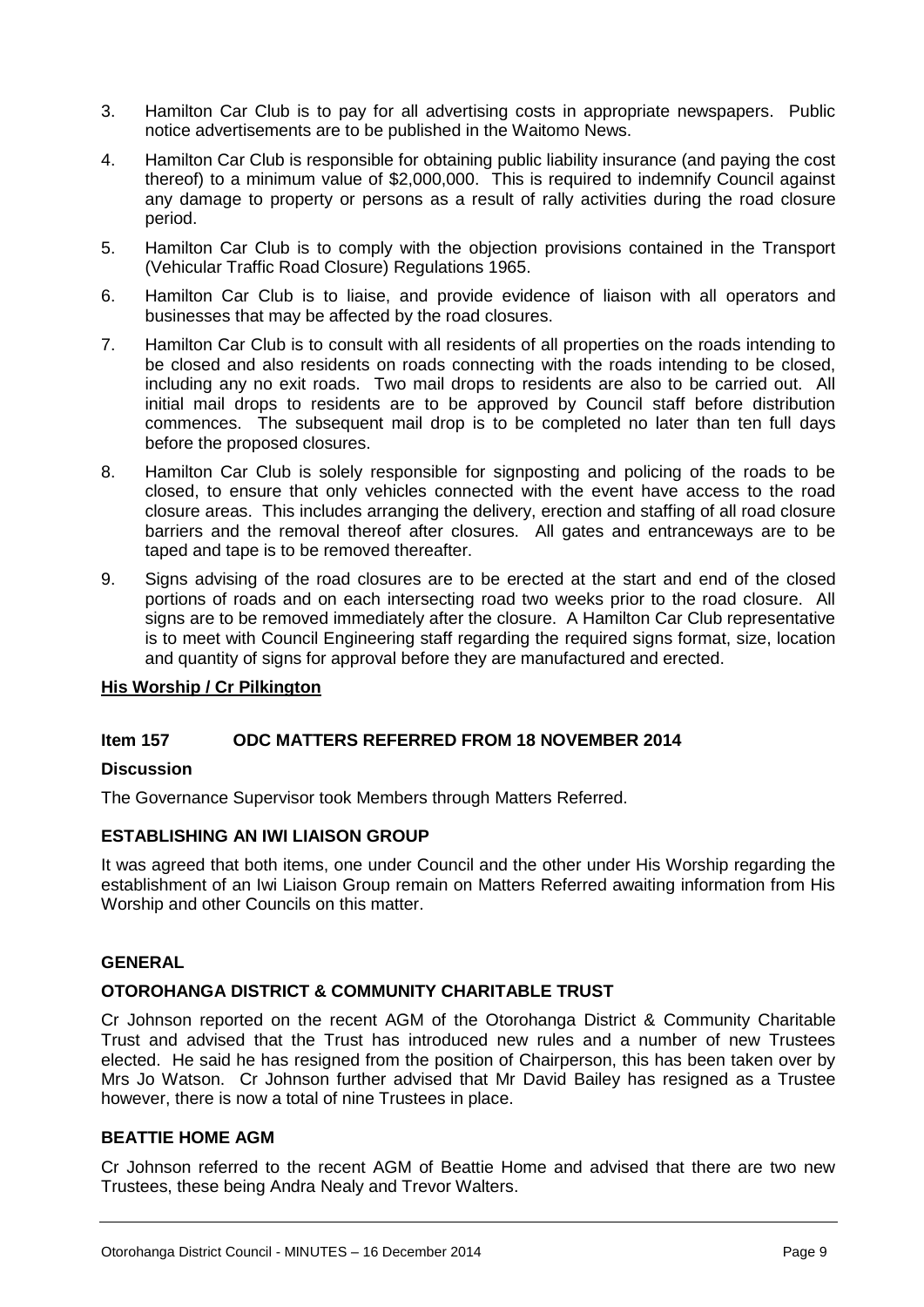# **PROGRESS PARK SAWDUST NUISENCE**

Cr Prescott reported he had sent several letters to Council regarding sawdust being blown across from a property in Progress Drive. The Environmental Services Manager reported that he has had a meeting with Mr E Tait who had undertaken to carry out some corrective steps to remedy the matter. The Environmental Services Manager advised that this matter is required to be considered further. Cr Prescott expressed disappointment that his letters had not been acknowledged by Council and to-date, he had heard nothing.

# **COUNCIL AGENDA**

Cr Phillips queried why he is still receiving paper Agenda. He was advised that the change over to electronic Agenda and Minutes is in the transition stage however, following discussion Members agreed that if these are attached to an email, this was quite sufficient.

# **ROAD MARKING**

Cr Phillips referred to recent road marking on Rangiatea Road and queried the minimum length of the pavement lines. Cr Phillips said that these appeared to be shorter than usual. The Engineering Manager agreed to have staff look into the matter.

Cr Pilkington also advised that the Hauturu School Board of Trustees has an issue with no school signs or road markings being installed.

# **WAIKATO SPATIAL PLAN**

Cr Klos reported on her attendance at a Spatial Plan meeting, this now being referred to as the Waikato Plan. She said she listened to very robust discussion however, it seemed to her that there is some confusion as to where the Mayoral Forum sits in relation to the Spatial Plan Committee. She reported that the matter of costs and mandatory matters will be coming back to the next meeting.

# **WAIKERIA LIAISON COMMITTEE**

Cr Klos reported that the youth programme will be closing down at Waikeria.

# **IWI LIAISON GROUP**

Cr Klos referred to a proposed Iwi Liaison Committee and reported that she had had the opportunity to speak to a possible interested person, Ms Yvonne Mita.

#### **WHAREPUHUNGA ROAD**

Cr Klos reported that the work being undertaken on Wharepuhunga Road looks very impressive.

# **FORMER OTOROHANGA COLLEGE SCIENCE TEACHER**

Cr Klos referred to a manuka honey book published recently which has been written by a former Otorohanga College science teacher.

#### **SEASONS GREETINGS**

Cr Pilkington & Cr Klos extended seasons greetings to Councillors and staff.

#### **RURAL PROVINCIAL SECTOR MEETING**

Cr Williams reported on her recent attendance at a Rural Provincial Sector meeting and of the good atmosphere present. She said there was particular significance placed on the adoption of a Significance & Engagement Policy. She said sections of the Long Term Plan need to be in place by 30 June 2015.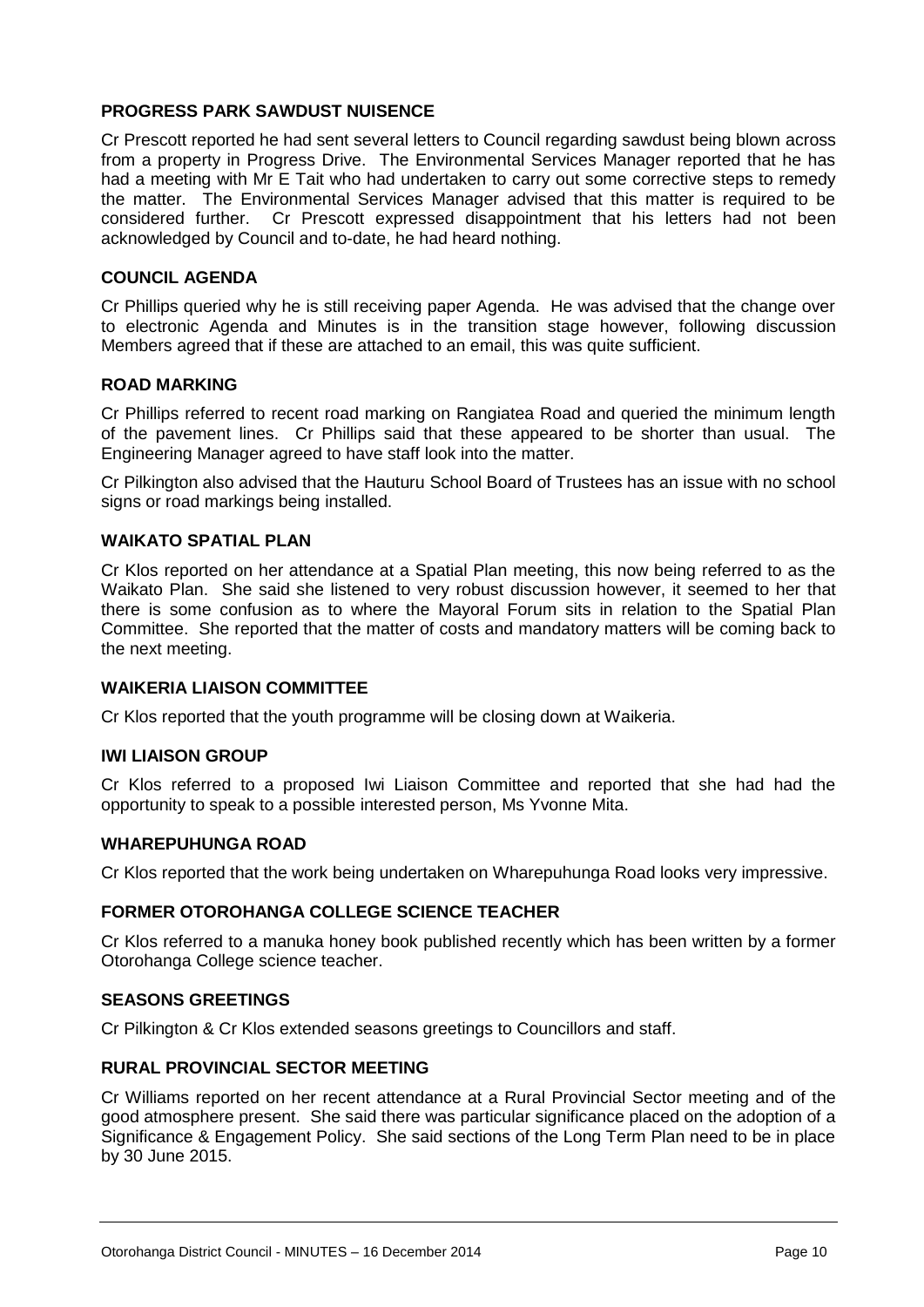His Worship advised that he has had discussions with staff regarding the LTP and reported that currently this is in a good place as Council is not undertaking any major plans. He said consideration will be given to the 'level of engagement' in various workshop situations. The Finance & Administration Manager advised that those Councils that have major projects 'on the go' will carry out pre-consultation. He said the major consultation period will be during February/March 2015 through the consultation document. He reported that the policy will not be restrictive at all and that Council will be happy to get people engaged. The Environmental Services Manager advised that Council is looking for a 'level of engagement' and the need to recognise matters/issues within the document.

Reference was then made to matters such as Asset Management, Insurance, Audit Risk Committees and Earthquake legislation. Cr Williams reported that she is surprised that the Executives of Local Government NZ appear to be promoting the relationship between Central Government and local body government. She said there appears to be a gap between the two. His Worship advised that with a new Chief Executive on board there is a better relationship with Central Government however, there are still issues. Cr Williams reported that the Rural Provincial Sector meeting was very worthwhile and she met a number of interesting people.

The Chief Executive referred to Audit Committees and advised that in his opinion there appears to be little value for this Council as the majority of matters go to the full Council. The Finance & Administration Manager advised that should Council go down that road, this will come at a cost and Council could be looking at employing a financial expert. He said there is a huge difference between what each Council does however, there will be an opportunity to discuss the matter further. The Finance & Administration Manager advised that a representative of Deloitte's said he is happy where Council is at, at the present time. Cr Klos queried whether Council's minutes reflected previous discussions of Audit Committees and risk. The Chief Executive replied that only matters discussed in an open meeting are recorded.

It was suggested that a report on the risk assessment report be presented to a future meeting.

# **TE RAUMAUKU FARM PROPERTY**

The Environmental Services Manager referred Members to the proposed farm inspection and advised that this is to be carried out following Council's February 2015 meeting.

# **CIVIL DEFENCE**

The Environmental Services Manager advised that an invite has been received from the Regional Civil Defence office to a workshop on alert and warning devices to be held in the first/second week of February 2015.

# **ROADSIDE ADVERTISING SIGNS**

The Environmental Services Manager reported that he has received a good response to his request for the removal of Roadside advertising signs.

# **OTOROHANGA DISTRICT DEVELOPMENT BOARD**

His Worship reported that the Otorohanga District Development Board (ODDB) has agreed to forward a submission to Air NZ and Central Government regarding the proposed changes to regional flights. He said the company is closing down regional flights without any consultation.

Cr Pilkington referred to the ODDB's letter to Air NZ regarding regional flights and reported that she did write the letter and cc'd it to local MP Barbara Kuriger.

# **HEALTH & SAFETY**

His Worship then reported on the new Health & Safety legislation. Mr Tindle advised there is information out there and he is surprised this is not being monitored in-house.